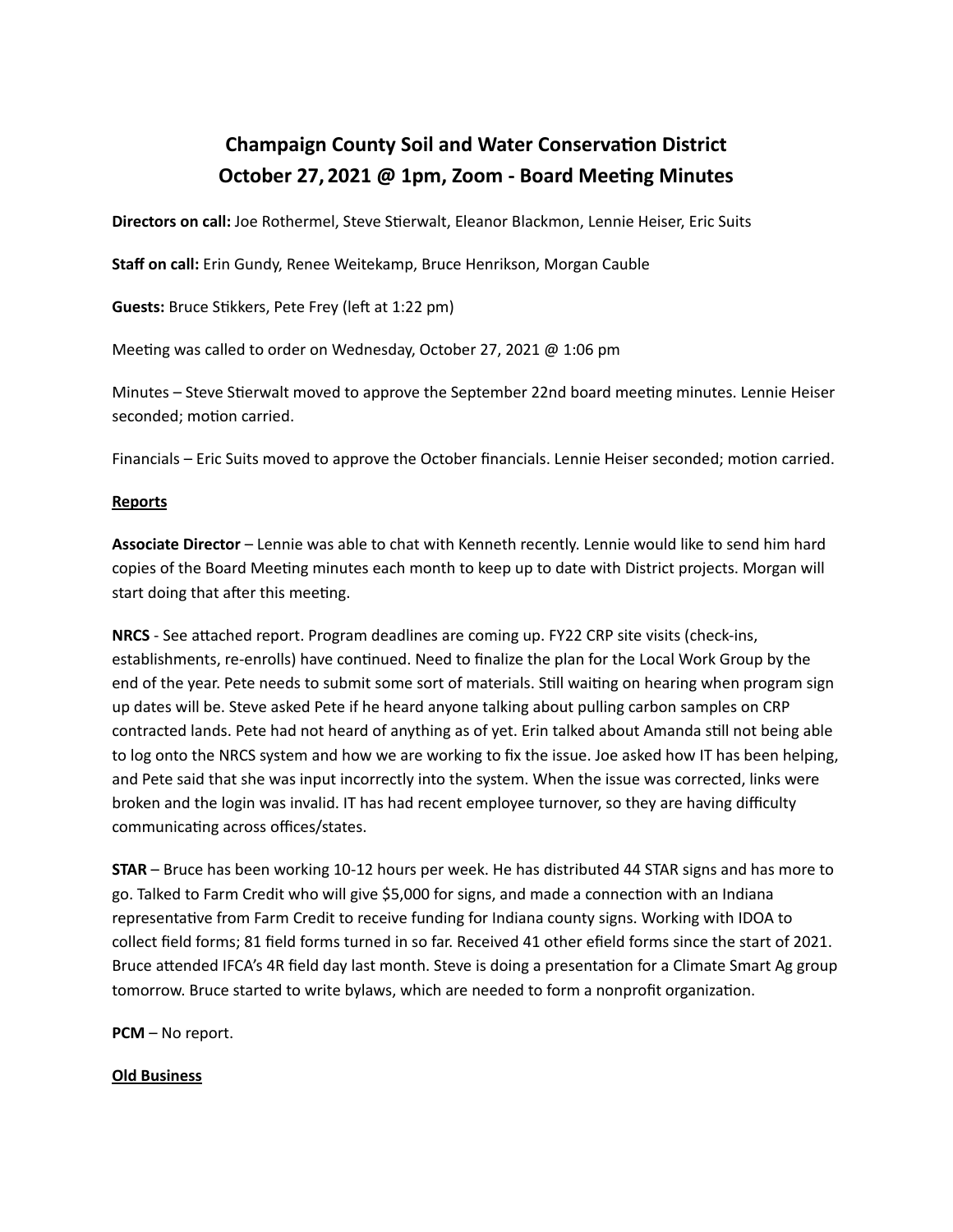**ADM Cares** – No update. Renee and Erin plan to sit down soon and create a plan for spending the funds. Erin is thinking about using some of the funds for MSU Farmer-Led Watershed Protection mini-grant events. We have used approximately \$1,000 of the \$30,000 grant so far, and the funds need to be used for outreach and education. Steve suggested we start paying Bruce's salary with the funds, which would cover outreach and education. Erin and Renee agreed.

**Annual Meeting** - Morgan presented the results from the survey the board took regarding speakers, theme, etc. for the 2022 Annual Meeting. Joe proposed a short meeting with intro to board and staff, awards, and speaker, not to exceed an hour. Steve agreed. Steve will contact Jean Payne to ask if she will speak at the meeting. Joe asked about a theme, and Erin suggested we wait and see what Jean will talk about. Lennie also suggested carbon credits, but Joe decided Steve should talk to Jean first before we pick a theme. Steve asked about a video and Renee said we could make one to play before the award or during the event. Renee mentioned that Eleanor is not running for reelection, so the board needs to start thinking about a new candidate.

Lake Decatur RCPP Partnership - Erin made edits to the collaboration letter after discussions with Jeff Boeckler to add a few sentences and make STAR a more explicit partner under CCSWCD; all RCPP contracts would turn in STAR forms and we could use STAR to track improvement throughout the project; we still have time to fill out partner letters for Jeff's grant.

**Local Work Group** - Morgan asked what Vermilion county completed to meet their Local Work Group deliverable. They had a short meeting with a few partners and discussed recent and ongoing projects. Morgan asked the board if this is something we'd like to do. Eleanor asked if the meetings we did last winter would suffice. Joe and Morgan will follow up to make a plan.

## **New Business**

**Barnhart Agreement** - Amber Barnhart contacted Joe and proposed we renew the easement agreement for the Barnhart Prairie that is expiring at the end of this year. The board reviewed the documents, which give SWCD first rights of refusal if an owner wants to sell the land. Eleanor said we should renew and keep the rights. The board agreed to sign. Steve moved; Eleanor seconded. Motion carried.

**Douglas County Payroll Assistance** - Renee explained that Allison from Douglas County needs help with payroll, and she proposed we could help them with our payroll service. Lennie suggested we should talk to the auditors to make sure that would work. Steve said we should figure out all the logistics before going into it, but he would approve if the transition was smooth. Joe noted that everyone generally agreed, and Morgan and Renee will look further into it before making a final decision.

AISWCD Annual Meeting - Joe is interested in attending the AISWCD Annual Meeting to represent the CCSWCD as delegate. The board approved the two resolutions: the first to encourage STAR adoption on public lands, and the second to remove the phrase "conservation tillage" from AISWCD language. Eleanor moved; Steve seconded. Motion carried.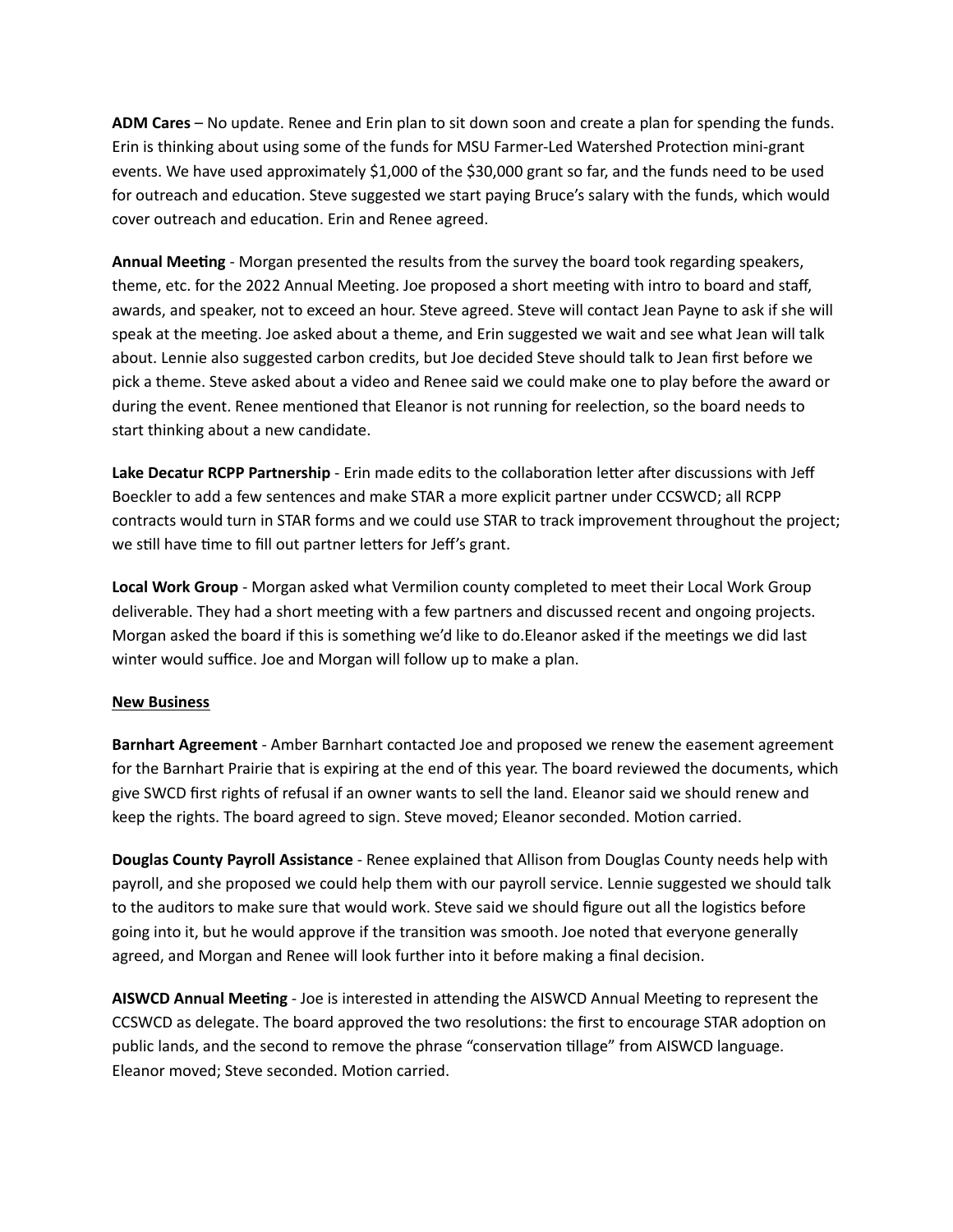**STAR Trademark** - Bruce had submitted an amendment to remove the periods from the STAR logo, but his request was not approved. We could reach out to partners to see if anyone has worked with trademarks in the past and could give us guidance. If we have grounds to appeal, we can contact an attorney to help us. Erin asked the board for advice or recommendations of who to contact. The board gave Erin and Bruce approval to keep pursuing this. Erin may consult Illinois Soy, which recently changed its logo. Erin will contact the trademark office and ask if we have grounds to appeal.

**Cover Crop acres reporting -** Steve suggested we make some moves to help push folks to report their fall-seeded cover crop acres, which is due to FSA December 15. We can send a blurb to Brad Uken at Farm Bureau for them to circulate in their newsletters from now until December 15th. Create a flier for FSA to put on their desk if folks come into the office.

NACD - Steve wants to create an enhanced relationship with NACD and STAR. He will be in Washington, D.C. during the beginning of December to discuss this with NACD representatives. He feels it is very important for this to be broadcast at a national level.

## **Reports**

R.C. – See attached report. The Walton Grant was received and will go toward covering salaries for a STAR Program & Operations Manager. Erin, Morgan, and Renee met with Brad Uken from Farm Bureau to discuss hosting a drainage meeting. Erin has been working on a lot of STAR stuff.

A.C. – Working on bringing Morgan up to speed on district projects and duties of the AC. Submitting quarterly reports at the end of this month. Big Ditch outreach has been slow, and we have minimal interest from producers. Still working on getting strategies approved by Chris Davis for the Big Ditch grant. Held a successful MS4 virtual event on October 20th. Helping with the Conservation Cropping Seminars planning meetings; looking at a 2 hour event in early February.

C.C. - See attached report. Morgan has been getting acquainted with District projects via Renee and Erin, attending calls, etc.

Survey Aide - No report.

RC&D – Bruce told the story of how they decided to pursue hiring Renee - we will miss her! Working on burn plans. The wetland had some loss of trees due to standing water. Magnolia would like to plant some more trees. They'd like to bring in a local group to do the planting. Bruce Stikkers spoke with Bruce Hannon (sp?) recently; he's concerned with where the tree planting took place, FYI. He's been working with the Illinois Crop Improvement Association here and there; some folks have been coming in to ID weed grasses for germ tests - red flag! We don't want to plant more weeds! Morgan asked Bruce about billing Magnolia.

Joe thanked Renee for all her hard, dedicated work to the district! Renee will still plan to join future meetings as needed based on ongoing projects.